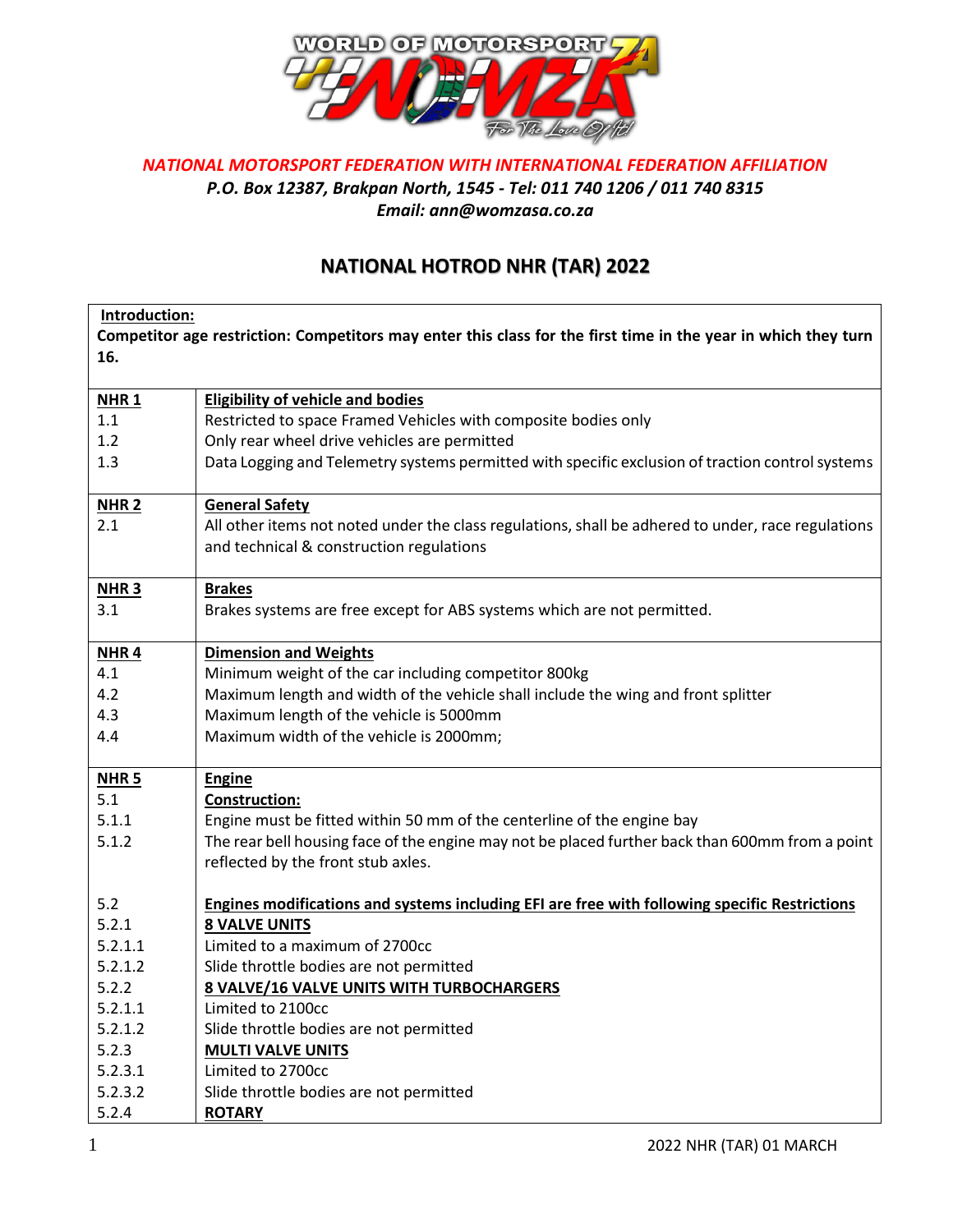| 5.2.4.1        | Limited to twin rotor Mazda 13B engines only                                                                                                                                                                                                                       |
|----------------|--------------------------------------------------------------------------------------------------------------------------------------------------------------------------------------------------------------------------------------------------------------------|
| 5.2.4.2        | Slide throttle bodies are not permitted                                                                                                                                                                                                                            |
| 5.2.4.3        | All rotors shall be of ferrous metal, no aluminum/titanium permitted                                                                                                                                                                                               |
| 5.2.4.4        | No roller bearing eccentric shafts permitted                                                                                                                                                                                                                       |
|                |                                                                                                                                                                                                                                                                    |
| 5.3            | <b>BELLY PLATES</b>                                                                                                                                                                                                                                                |
| 5.3.1          | A steel or aluminium belly plate must be installed between the chassis rails to cover the area                                                                                                                                                                     |
|                | under the engine and gearbox. This belly plate must be secured using rivets or bolts. Cable ties                                                                                                                                                                   |
|                | and Tex screws are NOT permitted. It must be effective in containing any fluid that may drip out                                                                                                                                                                   |
|                | of the engine and gearbox.                                                                                                                                                                                                                                         |
|                |                                                                                                                                                                                                                                                                    |
| <b>NHR 6.</b>  | <b>Exhaust</b>                                                                                                                                                                                                                                                     |
| 6.1            | Exhausts systems free - Effective silencers compulsory (additional requirements as per specific                                                                                                                                                                    |
|                | venue requirements and engine types may be introduced)                                                                                                                                                                                                             |
|                |                                                                                                                                                                                                                                                                    |
| <b>NHR 7.</b>  | <b>Fuel</b>                                                                                                                                                                                                                                                        |
| 7.1            | <b>Rotary Engines</b>                                                                                                                                                                                                                                              |
| 7.1.1          | Avgas, Ethanol (50/50 pump fuel/ethanol blend only), Racing Fuel and Pump Fuel is permitted<br>with no performance enhancing additives.                                                                                                                            |
| 7.1.2          | 2 Stroke oil may be used, and this must be reflected in the competitors sign on sheet by listing                                                                                                                                                                   |
|                | the additive and mix ratio                                                                                                                                                                                                                                         |
| 7.2            | <b>Piston Engines</b>                                                                                                                                                                                                                                              |
| 7.2.1          | Methanol, Ethanol (50/50 pump fuel/ethanol blend only), Avgas, Racing Fuel and Pump Fuel is                                                                                                                                                                        |
|                | permitted with no performance enhancing additives                                                                                                                                                                                                                  |
| 7.2.2          | Lubricating additives may be added to Methanol and must be reflected in the competitors sign                                                                                                                                                                       |
|                | on sheet by listing the additive and mix ratio                                                                                                                                                                                                                     |
| 7.3            | The Competitor is responsible for recording these mixes and ratios accurately                                                                                                                                                                                      |
|                |                                                                                                                                                                                                                                                                    |
| <b>NHR 8.</b>  | <b>Steering and Suspension</b>                                                                                                                                                                                                                                     |
| 8.1            | Power steering Permitted                                                                                                                                                                                                                                           |
| 8.2            | Suspension is free                                                                                                                                                                                                                                                 |
| 8.3            | Shock absorbers are free however shock absorbers that are adjustable from within the cockpit                                                                                                                                                                       |
|                | are not permitted                                                                                                                                                                                                                                                  |
| 8.4            | Differentials are free with the following restrictions                                                                                                                                                                                                             |
| 8.4.1          | No independent rear suspension permitted                                                                                                                                                                                                                           |
| 8.4.2          | Restricted to differential housings from road going donor vehicles are permitted                                                                                                                                                                                   |
|                |                                                                                                                                                                                                                                                                    |
| <b>NHR 9.</b>  | <b>Transmission</b>                                                                                                                                                                                                                                                |
| 9.1            | <b>Transmissions free</b>                                                                                                                                                                                                                                          |
| 9.2            | Flywheels free                                                                                                                                                                                                                                                     |
| 9.3            | Pressure Plates and Clutches free                                                                                                                                                                                                                                  |
|                |                                                                                                                                                                                                                                                                    |
| <b>NHR 10.</b> | <b>Wheels and Tyres</b>                                                                                                                                                                                                                                            |
| 10.1           | Tyres restricted to the Hoosier H10SA Tyre available from Oscar Sutton at Hoosier South Africa<br>only                                                                                                                                                             |
| 10.2           | Tyre Limitations - subject to specific Championship Regulations in which the Competitor is<br>competing                                                                                                                                                            |
| 10.3           | Competitors may not use more than 6 tyres per event at Club level with 1 (one) new tyre and 5<br>(five)tyres not exceeding 3.5mm when measured at 4 consecutive points along the circumference<br>of the tyre. Previously logged NHT Tyres may make up this quota. |